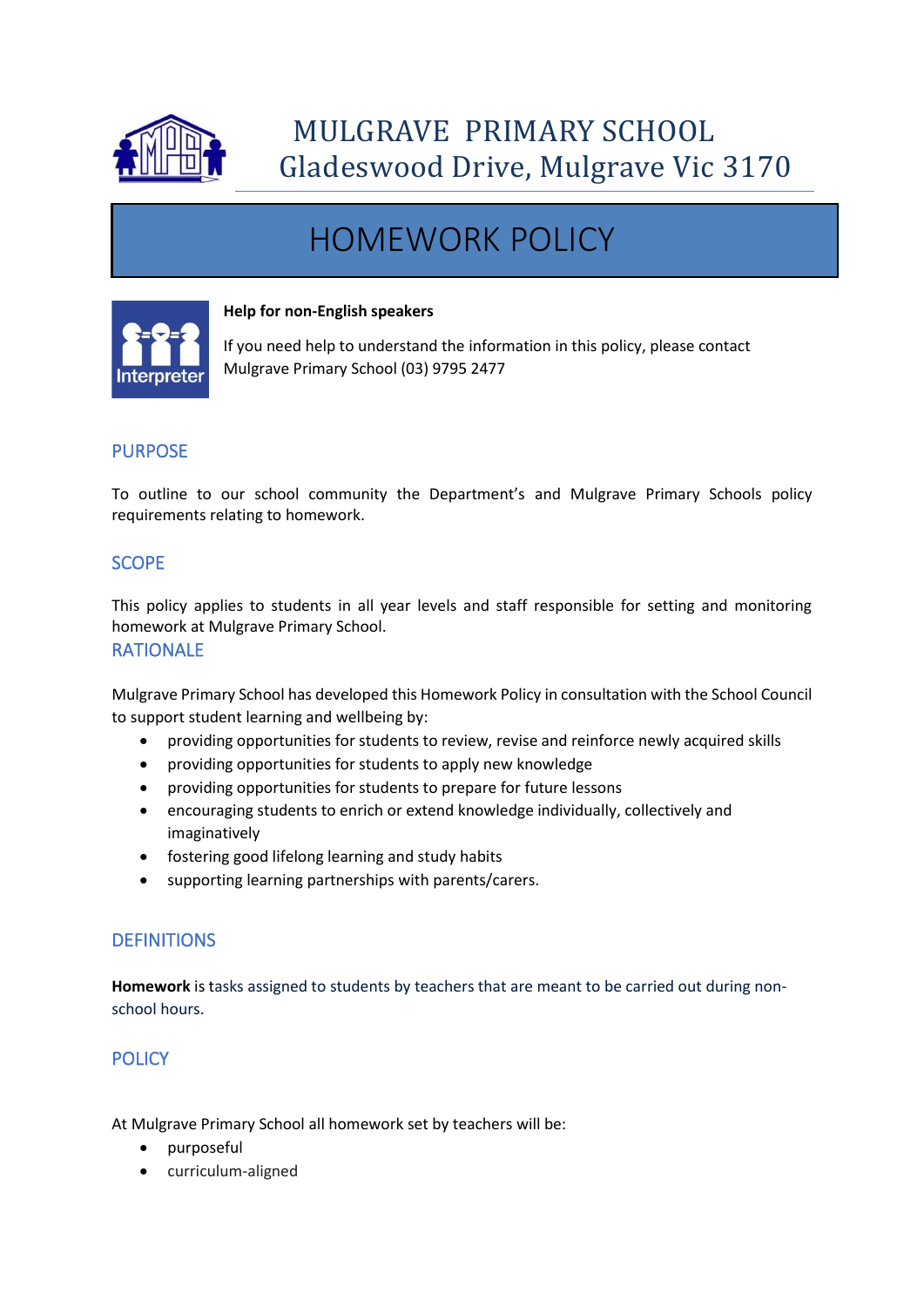- appropriate to students' skill level and age
- designed to help students develop as independent learners
- monitored by the teacher
- where appropriate, provide opportunities for parents/carers to partner in their child's learning.

## Prep to Year 4

In the early years, the objective of homework should be to practise and consolidate the concepts that have been introduced during class time. It is also intended to introduce the concepts of self-discipline and responsibility and prepare them for the upper grades.

Assigned homework tasks will build on concepts explored in the classroom and encourage students to use their initiative by gathering additional information or materials.

Homework will mainly consist of daily reading to, with, or by parents/carer or older siblings.

Students are generally not expected to complete more than 30 minutes of homework per day and no homework tasks will be assigned over the weekends or during the holidays.

## Year 5 to Year 6

In the upper year levels, the objective of homework is to build on the concepts of self-discipline, responsibility and initiative to prepare students for secondary school.

Assigned homework tasks will include daily independent reading and may include extension assignments, class work, essays and research.

Students are generally not expected to spend more than 45 minutes per day on homework and no homework tasks will be assigned over the weekends or during the holidays.

The types of homework that teachers at Mulgrave Primary School will include are:

- completing consolidation exercises for mathematics
- completing science investigation exercises
- making or designing an artwork
- practising and playing musical instruments
- practising spelling words
- practising sports skills
- practising words/phrases learnt in a language other than English
- reading background material for a subject
- reading for pleasure
- researching topics associated with set class work
- applying new skills to home context such as:
	- o planning and cooking food, including following a recipe
	- $\circ$  helping to plan a day trip or holiday, including timings, directions and costs
	- o growing plants
	- o reviewing their favourite film or book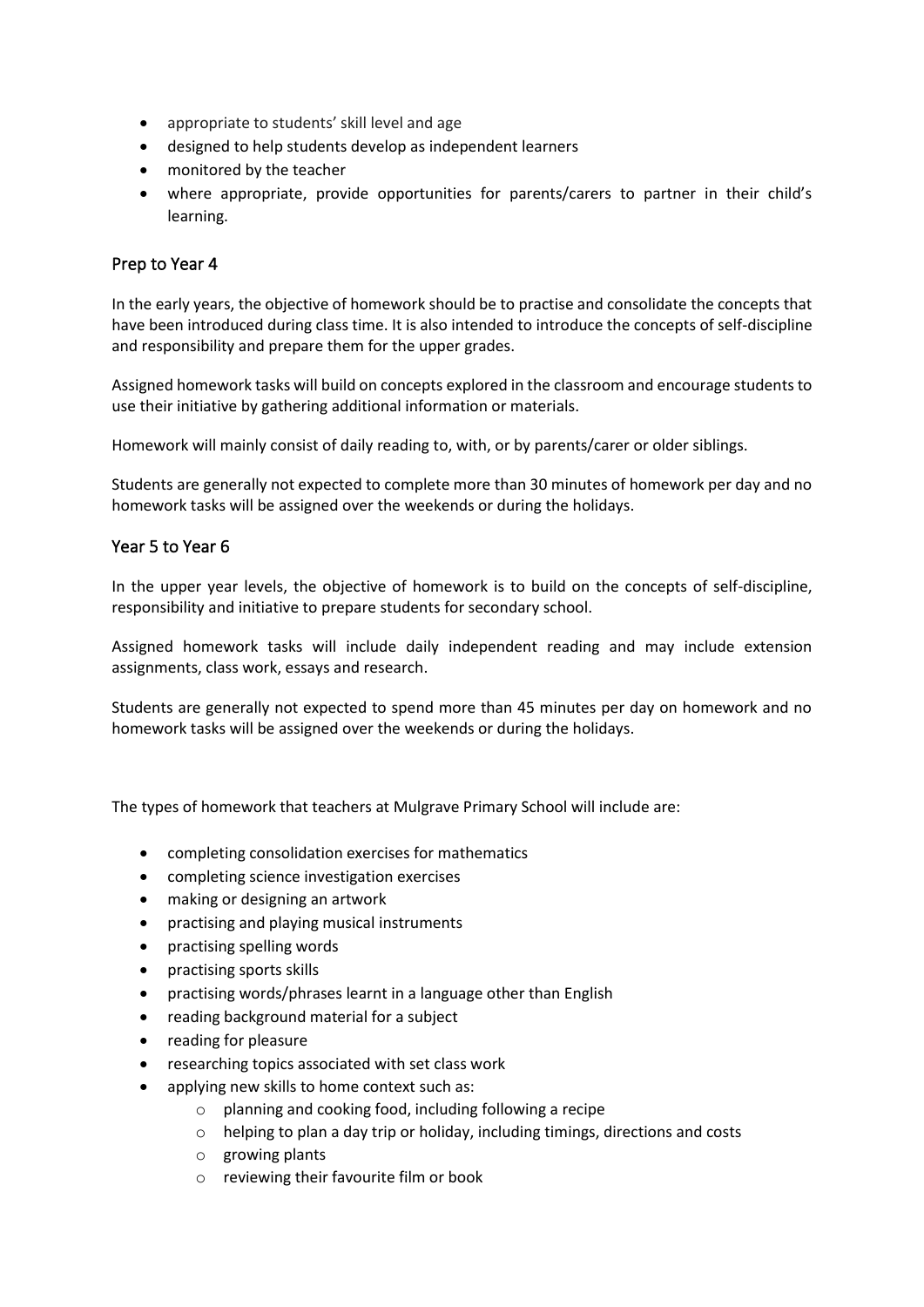- o writing a diary entry
- engaging with parents in learning activities such as:
	- o rehearsing a presentation with parent/carers, and seeking their feedback
	- o interviewing a family member as part of a research project.

# SHARED EXPECTATIONS AND RESPONSIBILITIES

Homework is a shared responsibility between the school, teachers, students and their parents/carers. In order to get the most out of homework tasks, it is important that everyone understands their obligations and responsibilities.

Responsibilities and expectations for leaders at Mulgrave Primary School are to:

• advise teachers, students and parents/carers of homework expectations at the beginning of the school year and provide them with access to the homework policy.

Responsibilities and expectations for teachers at Mulgrave Primary School **are** to:

- set homework that is curriculum-aligned and appropriate to the student's skill level and age
- ensure homework tasks are purposeful this means they are deliberately designed and planned to support student learning (so, they are not 'busy work' or where students 'finish off' work they did/could not complete in class)
- assess homework and provide timely and practical feedback
- ensure the amount of homework set supports a student to engage with a range of recreational, family and cultural activities outside of school hours
- offer opportunities for families to engage in their children's learning.

#### Responsibilities and expectations for **students** are:

- being aware of the school's homework policy
- discussing homework expectations with their parents/carers
- accepting responsibility for the completion of homework tasks within set time frames
- following up on comments made by teachers
- seeking assistance when difficulties arise
- organising their time to manage home obligations, participation in physical activity and sports, recreational and cultural activities and part-time employment (for older students).

#### Responsibilities and expectations for **parents/carers** are:

- ensuring there is a balance between the time spent on homework and recreational, family and cultural activities
- talking to teachers about any concerns they have about the homework
- discussing homework with their child in their first language, if English is not the main language spoken at home,
- in dialogue, linking homework to:
	- o previous experiences the child and/or parent/carer may have had
	- o family culture(s), history(ies) and language(s)
	- o relevant services, clubs, associations and community.
- ensuring there is a quiet study area for their child to complete homework.